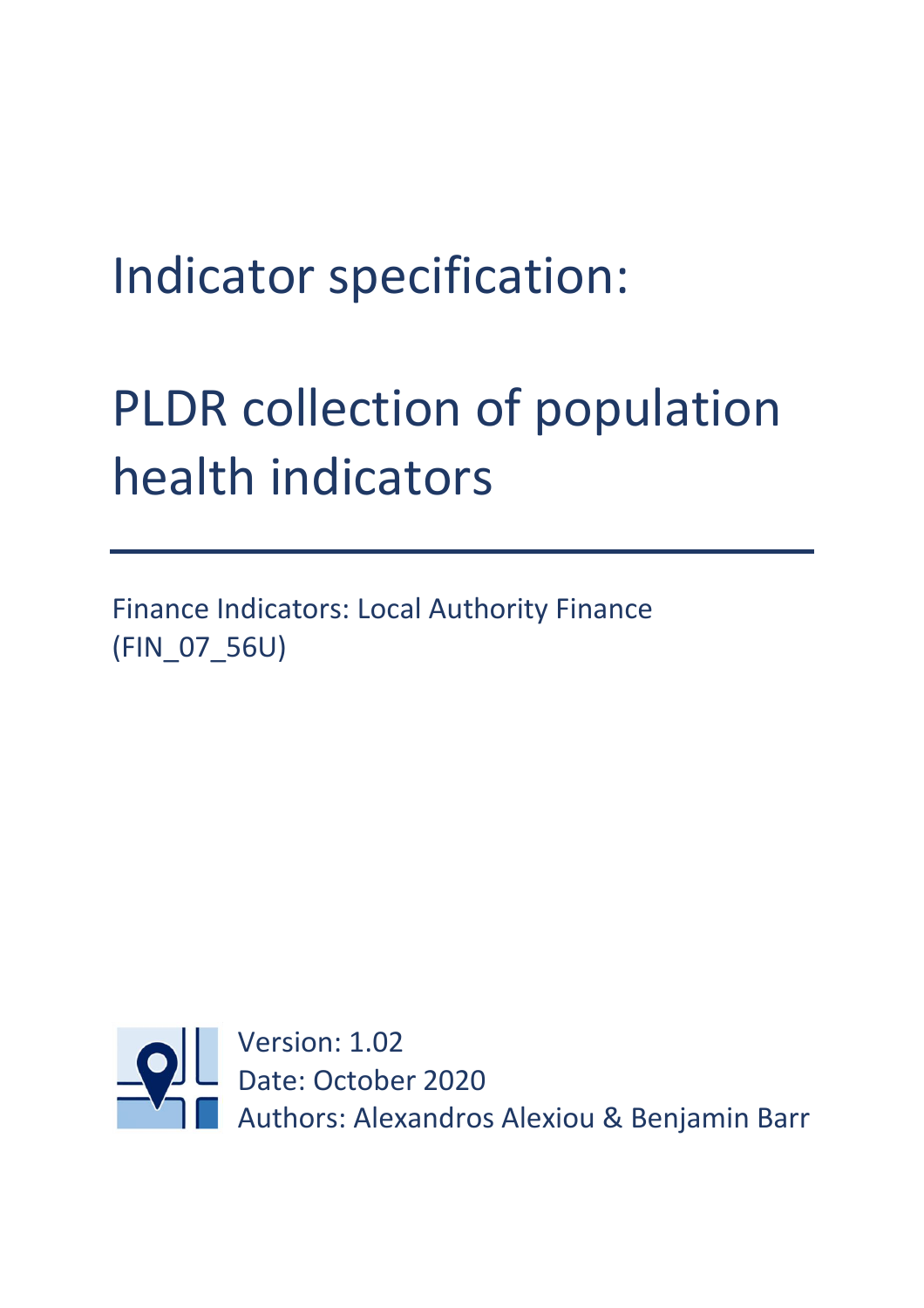



### **Overview**

#### **Indicator title**

Local Authority Finance: Children's and Young People's Services (s251) - Services for Young People (FIN\_07\_56U)

 $\overline{a}$ 

**Indicator family name** 

Local Authority Finance

#### **Summary**

The Children's and Young People's services indicators are derived from the Section 251 (s251) revenue outturn expenditure. This indicator describes how much Local Authorities in England spent in Services for Young People annually since 2010.

#### **Technical description**

The Children's and Young People's Services expenditure indicators are derived from the Section 251 (s251) Table A1 revenue outturn expenditure. Total values regarding Services for Young People have been identified and aggregated from the relevant datasets. Spending amounts are categorised in Own Provision, Private, Other Public and Voluntary Provision. Total values presented in this indicator report the Total (Gross) Expenditure, i.e. the sum of the above, and the Total Net Expenditure, i.e. the gross total minus the income generated through services. Values are presented on the basis of financial years, i.e. from April 1st to March 31st. Spending figures regard Upper Tier Local Authorities. Figures from historic LA geography have been referenced to the 2018 LA geography. This includes changes in name/codes, merges, or splits of old LAs to new LAs based on population ratios for that year. Note that values were not adjusted for inflation.

**Unique Identifier** FIN\_07\_56U

## **Construction**

#### **Data sources**

Education and Children's Social Care Expenditure are published annually by the Education and Skills Funding Agency (previously Education Funding Agency). The collection of datasets provides annual outturn information about types and sources of spending regarding Education and Children's Social Care for every Local Authority in England under the Apprenticeships, Skills, Children and Learning Act, 2009. Recent datasets can be accessed at https://www.gov.uk/government/collections/section-251-materials. For this indicator, Table A1 "Children's and Young People's Services" was used.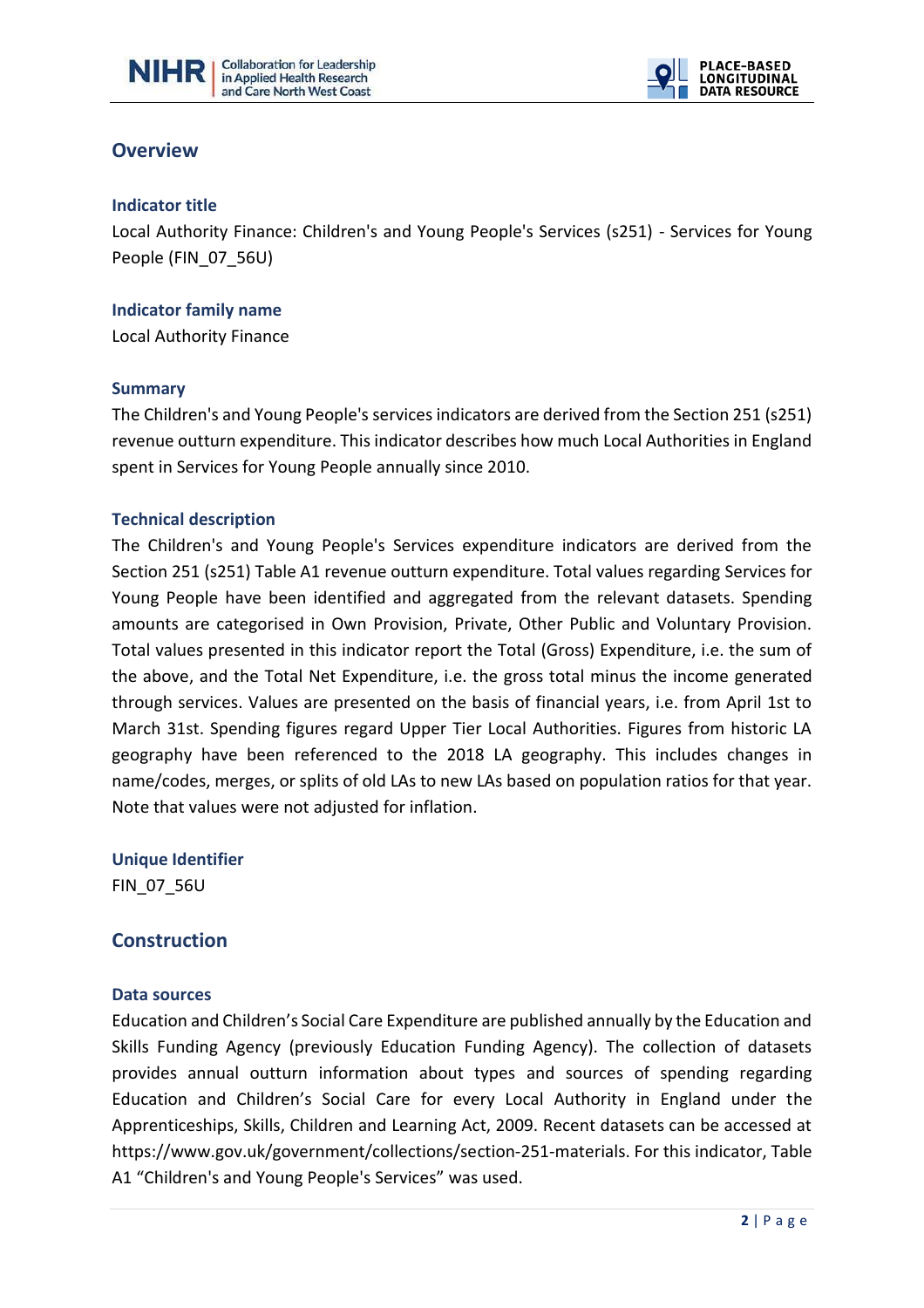



#### **Construction of LA-level data**

Figures from historic LA geography have been referenced to the 2018 LA geography. This includes changes in name/codes, merges, or splits of old LAs to new LAs based on population ratios for that year. For instance, after 2009 the (upper tier) Cheshire County Council and the (lower tier) 6 Cheshire Local Authority Districts were abolished and replaced by two new Unitary Authorities, Cheshire East and Cheshire West and Chester. In order to calculate the "would-be" Cheshire East's s251 spending figures in 2008, values for the 3 of the 6 historic districts that formed Cheshire East as well as 47.28% of the historical Cheshire County spending were aggregated.

 $\overline{a}$ 

#### **Construction of Spending Categories**

Spending categories of s251 datasets follow the most recent 2018/2019 "Report Group" spending type. The 7 spending groups are as follows:

- Sure Start Children's Centres and Early Years Services
- Children Looked After Services
- Other Children and Families Services
- Safeguarding Children and Young People's Services
- Family Support Services
- Services for Young People
- Youth Justice

Earlier years' (2008-2010) expenditures were categorized based on a "best fit" scenario, where each sub-category of spending ("line codes") were assigned to the above group spending types. Values from each sub-category were then aggregated in order to obtain total values for the above spending groups. Some years do not provide "Income" figures, so the Total Net current Expenditure is also NA (use Total Gross instead). Note that the year 2008/2009 does not provide a spending category for "Other Public" and as such observations were assigned a NA value.

#### **Presentation**

#### **Breakdowns**

#### Time period

Financial year (April 1st to March 31st) data: 2010/2011 to 2018/2019.

#### Geography

Upper Tier Local Authorities (2018 reference).

#### **Coverage**

England.